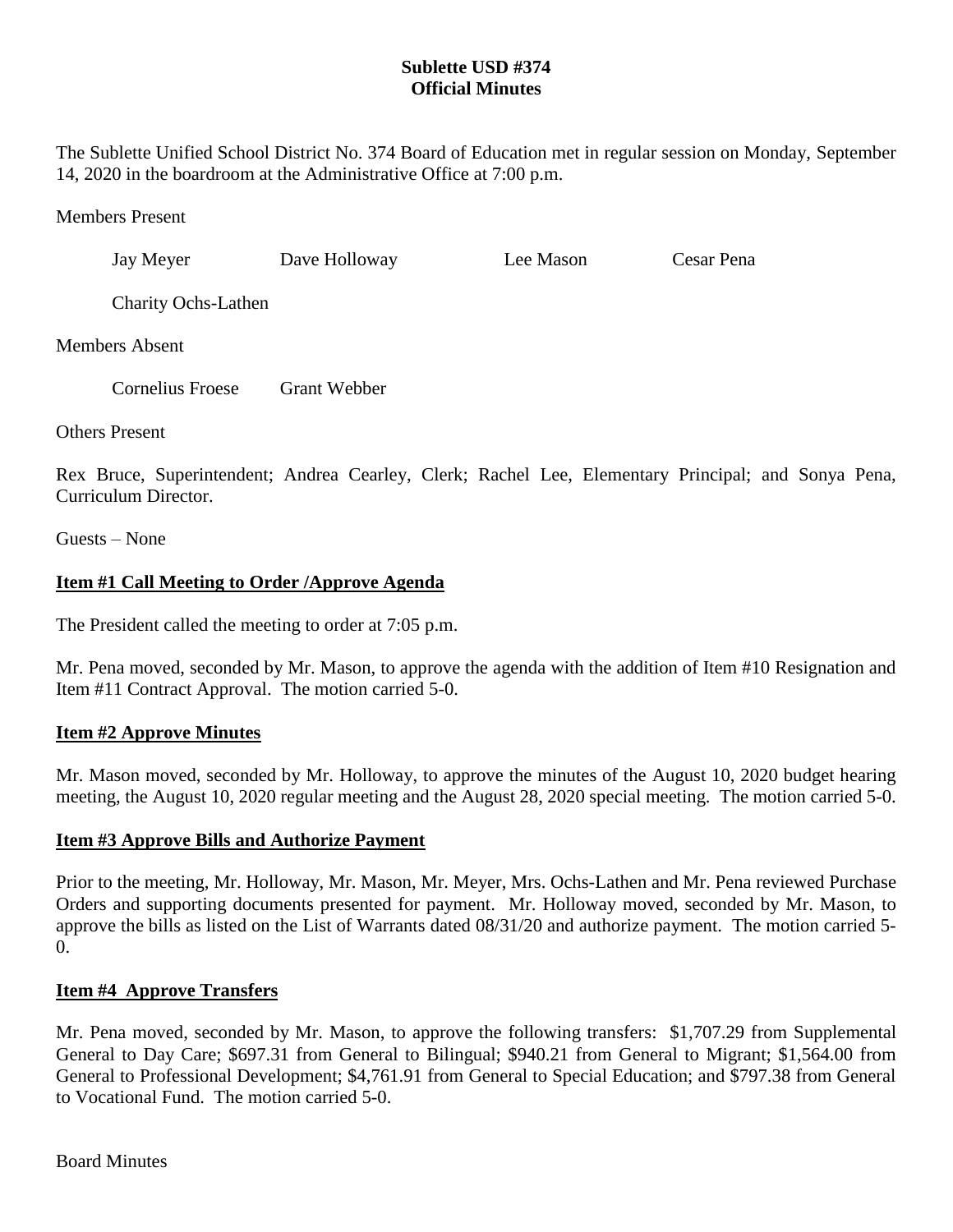Page 2 September 14, 2020

### **PUBLIC FORUM**

There was no public forum.

### **Reports**

### Curriculum

Mrs. Pena reported they have received the new Science curriculum and Amplify came in on Friday. She is hoping to have the pre-assessments finished by Wednesday. She reported there are no textbooks for the new curriculum so it will be easy to use for on-line learning.

### Principals

Mrs. Lee reported that more students enrolled right before school started so their enrollment numbers are higher than they were reported at last month's board meeting. The elementary school teachers are preparing for possible on-line learning. The students and parents have done very well with wearing masks. Due to the Day Care issues, the preschool class is staying home until the  $21<sup>st</sup>$  of September.

Mr. Marlin was out of town.

Activities Director - No report.

### SWPRSC/HPEC

Mr. Meyer was unable to attend the SWPRSC Board meeting. Mrs. Ochs-Lathen attended the virtual HPEC meeting.

#### Superintendent:

Mr. Bruce reported our student count numbers are down by 45 from last year's count day numbers. This will not hurt us that much this year, but the second year, we will get a big hit in reduced funding. He reported the COVID-19 precautions of 6-foot social distancing and wearing masks has helped reduce the number of people being quarantined. Due to a positive COVID-19 case at our school Day Care, it will be closed for two weeks. This closure also caused some teachers and staff members to have to go home. Mr. Bruce would like to encourage and thank all our teachers and staff for all their extra planning and work that has gone into trying to make our school safe and to keep our students in their buildings.

#### **Item #5 Technology Discussion**

Mr. Bruce reported Chromebooks/iPads have been passed out to all the students. In the event we have to move to remote learning, we will try and assist families that do not have internet access. Some students may be able to come into the school if they have internet issues.

#### **Item #6 Approve KASB Policy Updates**

Mr. Holloway moved, seconded by Mr. Mason, to table the approval of the KASB policy updates on the recommendation of Mr. Bruce until next month's meeting. The motion carried 5-0.